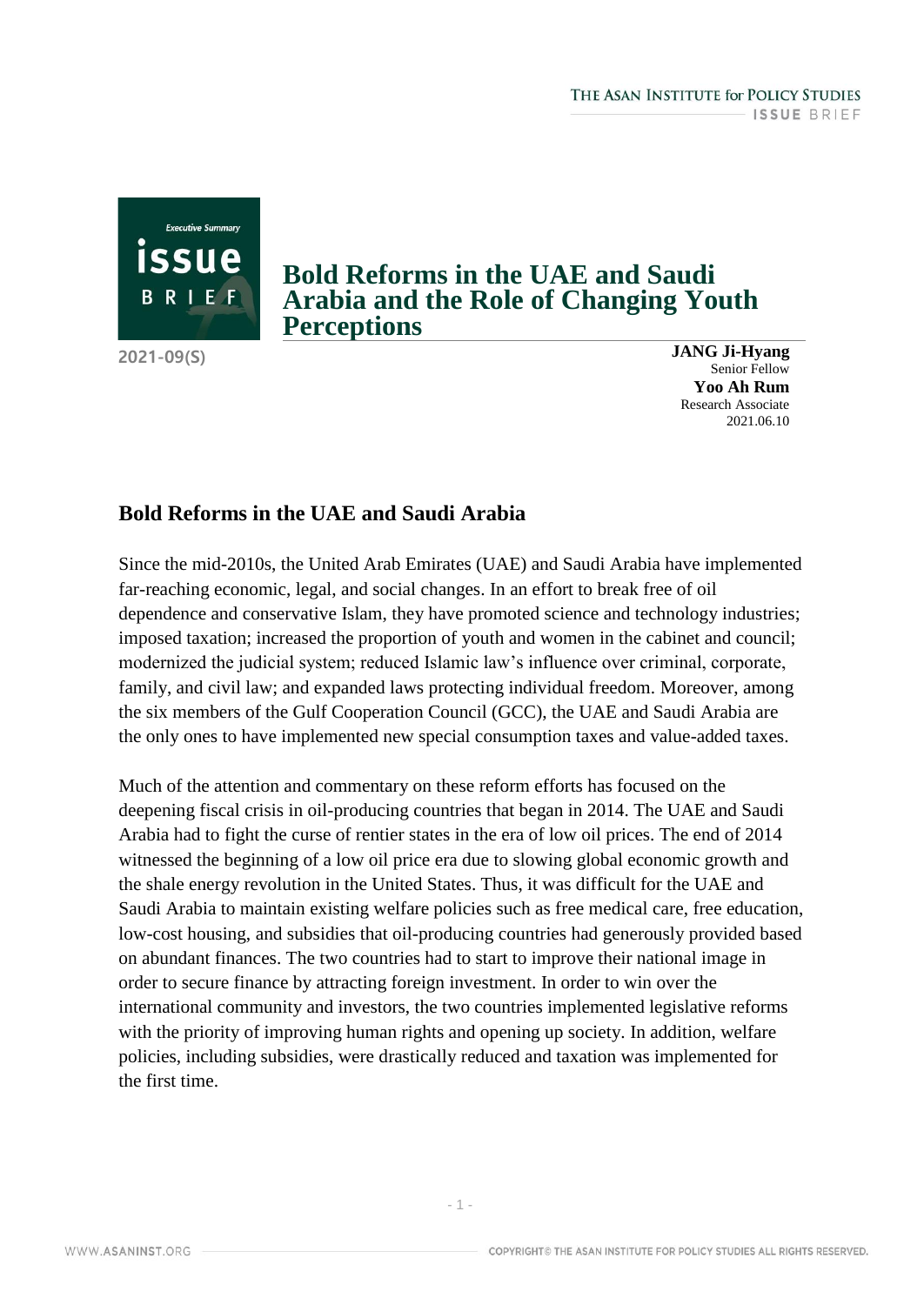## **Changing Perceptions amongst Emirati and Saudi Youth: Posttraditional Values, Post-nationalism, and Post-sectarianism**

Since 2018, the UAE and Saudi Arabia have improved their relative fiscal soundness, but they nevertheless continued their bold reform policies. In order to explain this continuity of reform efforts in both countries, it is necessary to look at the changing perceptions of Emirati and Saudi youth that started in the early 2010s. Comparing opinion polls from 2003 and 2010, before the 2011 'Arab Spring' revolutions, with subsequent polls in 2011 and 2013/14 shows that Emirati and Saudi youth have increasingly valued individualism, freedom of expression, and democracy over traditional values such as religion, family, kindship, and ethnicity. The results of 2017/2018 and 2019 surveys also showed that they preferred a pragmatic international outlook beyond nationalism and sectarianism. Changes in the perceptions of young people in the UAE and Saudi Arabia can be found in analysis by 'Arab Youth Survey,' 'Saudi Value Survey,' 'Arab Opinion Index,' and 'Zogby Research Service.'

As a matter of fact, the ruling legitimacy of the Emirati and Saudi royal families, which has been maintained through large-scale welfare policies and paternalistic slogans, was shaken in the face of an unprecedented financial crisis. According to various opinion polls around this time, more than half of the total population (young people under the age of 35 accounting for 58% in UAE and 69% in Saudi Arabia) are increasingly placing importance on freedom of expression, pragmatism, and democratic values. Unlike their parents, whose generation lived a nomadic life in the desert prior to oil development, these young people have enjoyed traveling the world from a young age and using new IT technologies all their lives, and witnessed the 2011 Arab Spring unfold around them. Since the early 2010s, younger generations in the UAE and Saudi Arabia have shown a shift in perceptions toward post-traditional values, post-nationalism, and post-sectarianism, with religious, family, community, and ethnic values becoming less important to them.

The governments of the UAE and Saudi Arabia observed the outbursts of civil demands during the Arab Spring in several neighboring countries and the subsequent collapse of long-standing dictatorships in Tunisia, Egypt, Syria, Libya, and Yemen. The two governments, recognizing the threat to their own regime survival, tried to show a gesture of responsiveness by reacting to youth public opinion. Of course, within a few years of the Arab Spring, Egypt returned to military authoritarianism, and civil wars followed in Syria, Libya, and Yemen. With the regression of authoritarianism and prolonged civil wars in